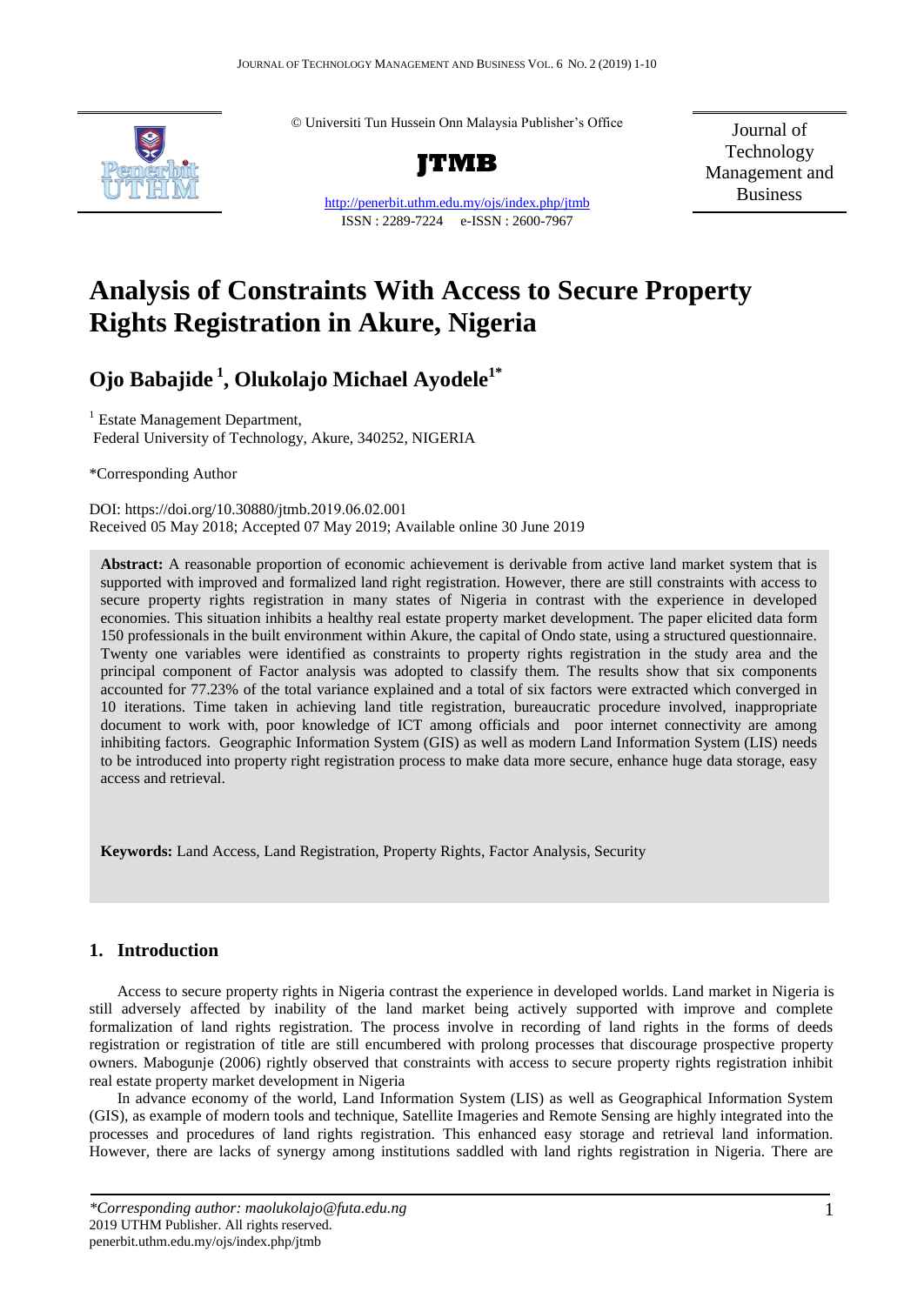existence of practices that hampered effectiveness with which individual access secure property rights; among them are legal and extra-legal procedures

The formal access to Land rights registration is not only costly but involves complicated processes that is devoid of simplified procedures. Majority of people find it difficult to formalize their informal land right due to difficult procedures involved. Formalization of property rights in Nigeria presents different social, economic and political constraints. There are unclear land rights, weak land governance, and dysfunctional Land administration. There are further legal and institutional framework challenges compounding the process.

Omirin (2009) observed that formalization of land rights in Nigeria involved passing through some complicated procedures. Besides, titling procedures and rights registration are characterized with widespread corruption and weak information management system. Like many developing nations of the world, the bulk of land in Nigeria are still supplied through customary land tenure system despite the promulgation of 1978 Land Use Act by which all land in each state of the nation come under the management of its governor, who holds same in trust for the common use of the people.

Access to secure land rights in urban and peri - urban areas are further compounded, most especially among low and medium income earners, by wide spread poverty and increase in urban population (UN-Habitat, 2010). The vast majority of the populations are excluded from access to secure property rights registration by regulatory framework. There exist a wide gap between lay down rules and practices. The land administration lacked the capacity to cope with demand for secure tenure or formalization of rights. Furthermore, there are widespread reports on corrupt practices associated with tenure rights registration and the inability of government to realize the fact that improve access to land rights is highly political (FIG, 2007; Törhönen, 2006, UN/Habitat, 2004)

#### **2. Literature Review**

Discussions on security of access to land tenure abound in literature most especially in favour of the urban poor. Rakodi and Leduka (2003) observed that rule of law cannot be divorced from good governance coupled with improved access to tenure security and property right. Mathieu, (2006) opined that equitable and transparent land administration process are most often facilitated by good governance and that land issues are profoundly political. Through a secure access to land, fund can be raised by holder of rights in land, stabilize their income, and also enhance their participation in economic growth (Oxfam, (2007). Furthermore, it is an essential requirement for sustainable agriculture, poverty elimination, preserving people's culture and attainment of property market development. It is observed that there are links between food security, peace and security, reduction of poverty and secure access to land rights. Sometimes to achieve these, political induced negotiation, management of vested interest and conflict resolution are employed (International Land Coalition, 2007). Similarly, Deininger (2003) posited that through secured property right, individual as well as households can gain opportunity to invest.

FAO (2006) opined that poor land access rights and insecure tenure often deepen poverty and impede rural development. The International Federation of surveyors (FIG) argued for the need for transparency and measures against corruption in land sector (FIG, 2007, pp6, 9). To curb corruption in the sector, FIG recommended: Inventory on creation of land tenure, Openness of information on ownership, Standardization of procedures for land information determination, recording and dissemination, and Land operations computerization. Inequalities in land allocation, corruption and management were found to be real. The consequences on the poor results in difficulty of access to land assets, lacks of awareness on land policies and legal framework, misallocation of land rights, land grabbing and abuse (FIG, 2007).

In Africa generally, the frameworks for property rights protection for the displaced on account of poverty, discrimination and conflicts are very weak; unrealistic and not adequate. According to Payne (2002) standards restriction and complex procedures also complicates land security access. UN-Habitat (2004) estimated that 924 million people in informal settlements in urban areas of developing countries lack secure tenure. This was further supported by Deininger, (2003) who asserted that more than half of the population in peri-urban Africa and about 40 per cent in Asia operate informal land tenure; this often is highly insecure.

In a bid to resolving the issues of tenure security, Raphodi and Leduka (2004) recommended toleration and accommodation of informal land delivery system because it is an effective means of land delivery for housing especially in Africa; its social legitimacy and user-friendliness are its strength and its weakness can be identified and addressed in Africa as a means of secure access to land rights. Furthermore, the public sector agencies that manage land are to accept innovations in procedures and documentation.

## **3. The Study Area**

Akure is an important town in the South-Western part of Nigerian among the traditional Yoruba cities. It existence predates the arrival of the government of the British colonial masters in the country. It was pronounced the capital of Ondo state on 3 February 1976 but in 1996, the present Ekiti state was carved out of it leaving the state with eighteen local government areas. Akure is dominated by the Yorubas, other ethnic groups in the city include Ibos, Hausa, Ijaw,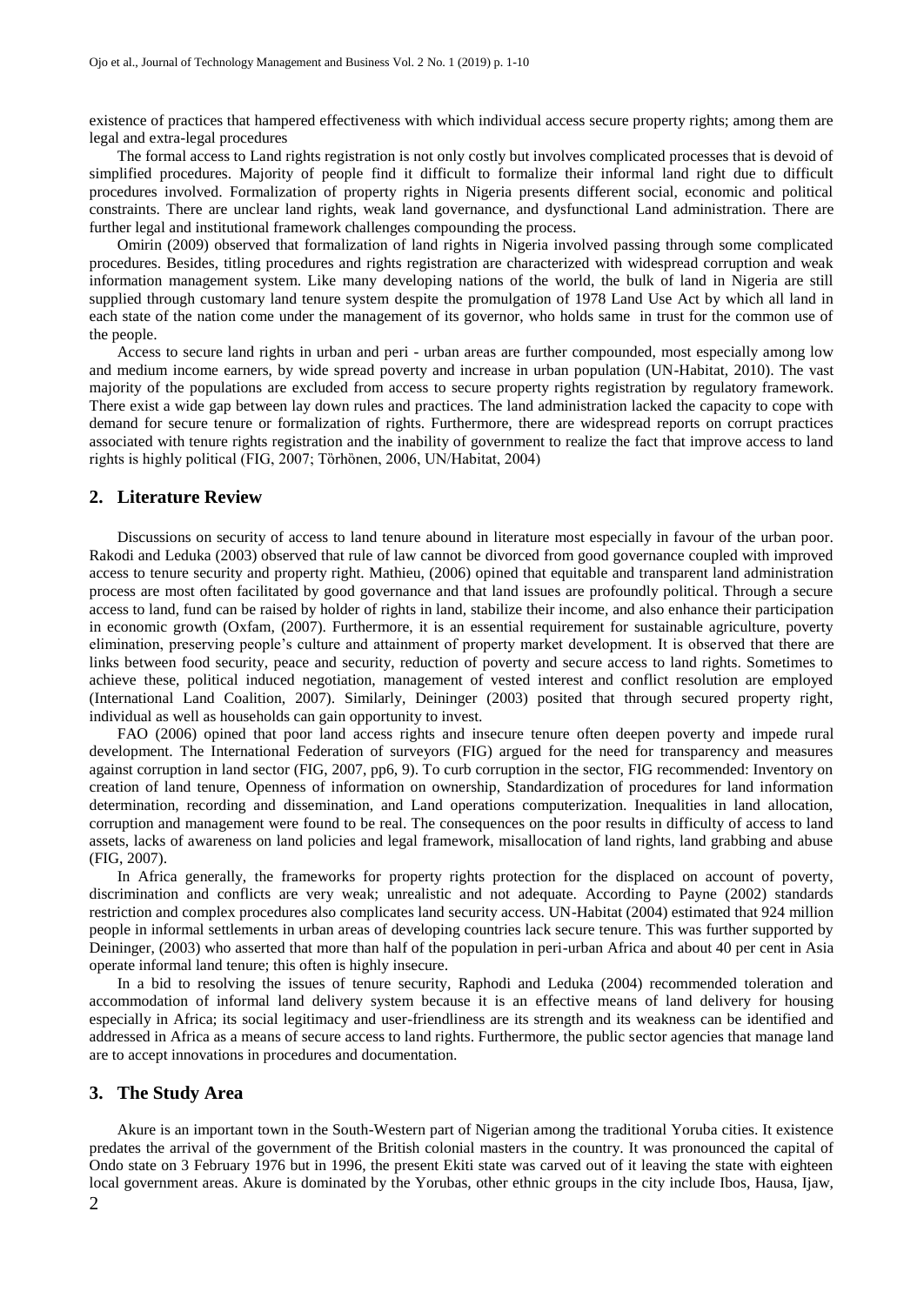Fulani among others who have come to settle in the city. It locates about  $7^025^1$  North of the equator and  $5^019^1$  East of Meridian. According to National Population Commission (NPC, 2006), the population of the city was 353,211 as at 2006. This population is comprises of artisans, civil servants, traders, farmers, professionals and students. As a state capital, Akure is characterized with enormous economic, political and social activities. Transactions on land are perfected at the Akure land registry which is at the State Ministry of Lands and Housing. Figure 1 shows the geographical location of Akure city.



## **Fig. 1 - Ondo State Map Showing the location of Akure** Source: Abuja Geographic Information System, Maitama, Abuja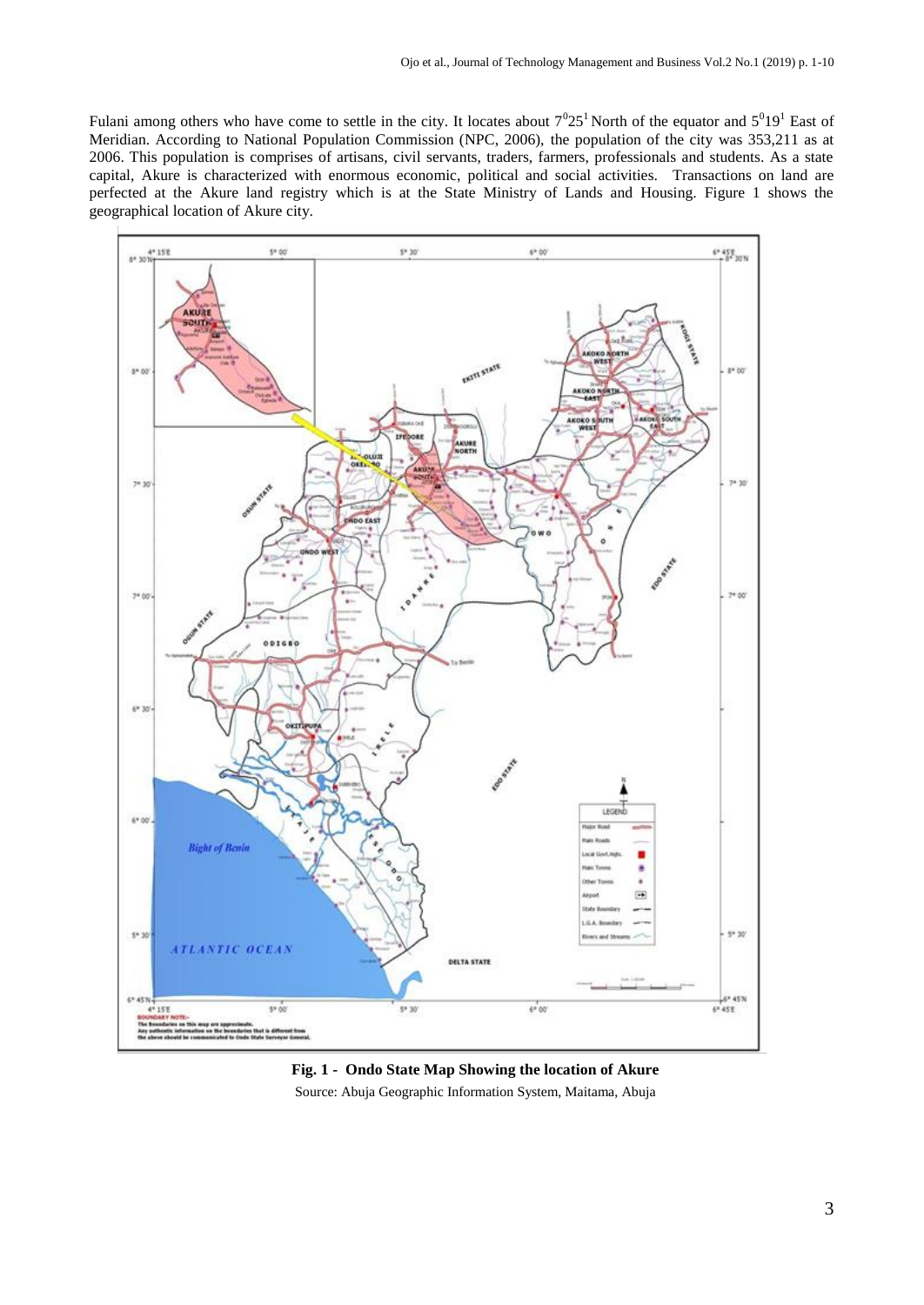### **4. Methodology**

The data employed for the study was sourced through questionnaire administered on 150 professionals in the built environment industry within Akure, the state capital of Ondo state. These professionals engage in processing of land title/rights registration with the Ministry of Lands and Housing, Akure. They are made up of 20 Estate surveyors and valuers, 35 Architects, 28 land surveyors, 15 town planners and 52 lawyers who are based and have their practices in Akure. Census method of sampling was adopted for the study because the population was considered to be sizable and manageable. The questionnaire design centered on the demographic characteristics of the respondents and twenty one (21) variables that constitute constraints to property rights registration in the study area. Respondents were requested to express their individual opinion on the twenty one variables using five-point Likert scale type.

The study adopted principal component of factor analysis by principal components in the data analysis. The factor analysis summarizes how a given phenomenon is influenced by the interrelationship of variables and levels of variance in them. A factor is a linear set of variables and factor analysis makes use of correlation or heterogeneity between a set of observed variables in terms of a smaller set of unobserved variables.

According to Tucker and MacCallum (1993) and Olorunleke (2006), factor analysis requires a set of data points in the form of a matrix with the row and column identifying the matrix. The factor analysis model is expressed as

 $(Xi/\tilde{y}, \lambda, f\tilde{m}) = \tilde{y} + \lambda f\tilde{n}$ ; + εi (1)  $(P x 1)$   $(P x 1)$   $(P x m)(m x 1)$   $(P x 1)$ Where ỹ is the overall populations mean Vector  $\lambda$  = the factor – loading matrix,  $fi =$  the factor score  $m =$  the number of factors  $p =$  the observed variables  $\epsilon$ i = the error variance, and  $i =$  the number of observation.

Here, attention is paid to the central limit theorem and errors (εi) are assumed to be normally distributed having mean equal 0 and constant variance. Factor analysis assumes that all variables are dependent without any independent variables. The following variables were used as indicators by the professionals, as suggested by literatures to access the constraints associated with access to secure property title registration in Akure Land Registry. Therefore, the variables that were used in factor analysis and their codes are as presented in table 1

#### **Table 1 – Variables and Codes used for Factor Analysis**

| S/N            | <b>Name of Variable</b>                                          | Code                  |
|----------------|------------------------------------------------------------------|-----------------------|
| $\mathbf{1}$   | High cost of processing $-(COST)$                                | <b>COST</b>           |
| 2              | Prone to official corruption- (CORRUPTION)                       | <b>CORRUPTION</b>     |
| 3              | Time taken too long- (TIME)                                      | <b>TIME</b>           |
| $\overline{4}$ | Cumbersome procedures- (PROCEDURE)                               | <b>PROCEDURE</b>      |
| 5              | Loss of interest by the owner- (INTEREST)                        | <b>INTEREST</b>       |
| 6              | Bureaucratic delay- (BUREAUCRACY)                                | <b>BUREAUCRACY</b>    |
|                | Lack of proper record keeping- (RECORDS)                         | <b>RECIORDS</b>       |
| 8              | Lack of e-Land transaction process- (e-LAND)                     | e-LAND                |
| 9              | Defective organizational approach- (ORGANIZATION)                | <b>ORGANISATION</b>   |
| 10             | Lack of establishment of geo-spatial data base- (DATABASE)       | <b>DATABASE</b>       |
| 11             | Lack of networking and logistics- (NETWORK)                      | <b>NETWORK</b>        |
| 12             | Insufficient technical expertise in ICT- (EXPERT)                | <b>EXPERT</b>         |
| 13             | Lack of transparency in working process- (TRANSPARENT)           | <b>TRANSPARENT</b>    |
| 14             | Inadequate cadastral coverage and out dated maps- (CADASMAP)     | <b>CADASMAP</b>       |
| 15             | Non utilization of satellite imagery and GIS (GIS)               | <b>GIS</b>            |
| 16             | Unreliable topo- maps and out dated aerial photographs- (AERIAL) | <b>AERIAL</b>         |
| 17             | Lack of automation of process- (AUTOMATION)                      | <b>AUTOMATIUON</b>    |
| 18             | Non provision of textual and graphic data on $land - (GRAPHICD)$ | <b>GRAPHIC</b>        |
| 19             | Prolong and delayed process -(DELAY)                             | <b>DELAY</b>          |
| 20             | Shortage of training and manpower – (MANPOWER)                   | <b>MANPOWER</b>       |
| 21             | Inadequate physical infrastructure -(INFRASTRUCTURE)             | <b>INFRASTRUCTURE</b> |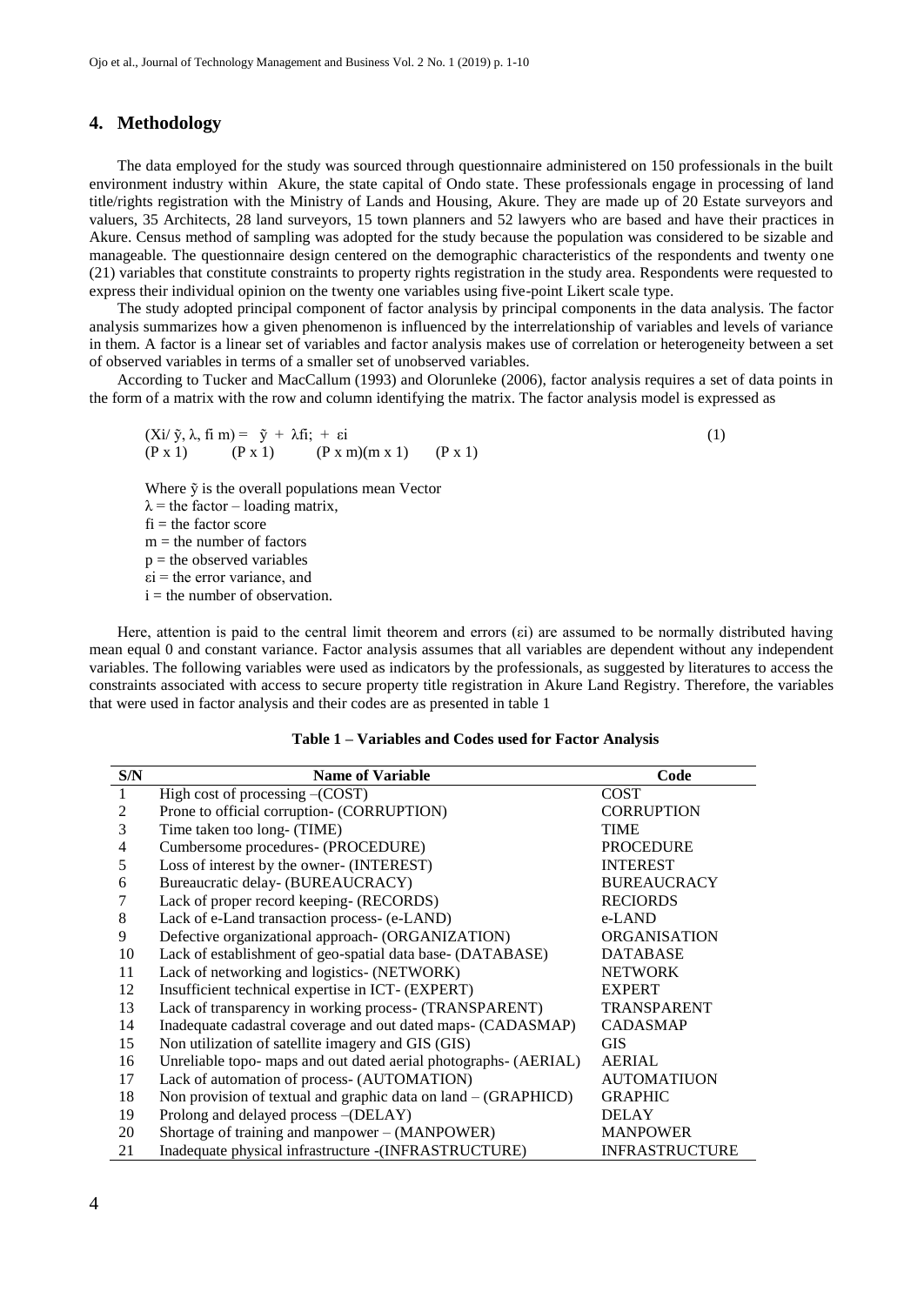Bartlett's sphericity test was used to verify the appropriateness of the sample of the population and the relevance of the factor analysis. As observed by Alese and Owayemi (2004), Bartlett's test of the adequacy of the sample was a true representation of the study population. Data analysis was performed using version 21 of Statistical Package for Social Scientists (SPSS).

## **5. Results and Discussion**

The Table 2 shows the SPSS Output- the Kaiser-Meyer –Olkin which measures sampling adequacy and Bartlett's test of sphericity. The Table also shows a Chi-square of 1764.592 and a significant level of 0.000. These figures indicate the adequacy of the sample. Kaiser-Meyer-Olkin (KMO) measures adequacy of the sample by providing index for comparing magnitudes of the observed correlation coefficients of all pairs of variables. A KMO value of 1 represents a perfectly adequate sample while 0 indicates a perfectly inadequate sample. Thus, the closer the value is to1 the perfect the sample. The value of KMO in the data analysis as shown in Table 1 is 0.667; this indicates a reasonably adequate sample.

## **Table 1 - KMO and Bartletts test of Sphericity**

| Kaiser-Mever-Olkin Measure of Sampling Adequacy. | 0.667              |       |  |
|--------------------------------------------------|--------------------|-------|--|
| Bartlett's Test of Sphericity                    | Approx. Chi-Square |       |  |
|                                                  |                    |       |  |
|                                                  | Df                 | 210   |  |
|                                                  | Sig.               | 0.000 |  |

 Table 3 presents the communalities (which range is between 0 and 1) before and after extraction, showing the proportion of the variances explained by the common factors. A zero (0) value indicates that the common extracted factors do not explain any of the variance in the variables while 1 indicates that they explain all of the variance in the variable. This can also be expressed in percentages. For instance, the variable - 'high cost of processing' (COST) is 0.746 indicating that 74.6% of the variances in this variable is accounted for by common factors while the remaining 25.4% is attributed to unexplained unique factors. The initial communality is always 1.00 before extraction of a factor, owing to the fact that at that level every variable is considered a factor having 0 and 1as mean and standard deviation respectively.

| <b>Variables</b>    | <b>Initial</b> | <b>Extraction</b> |
|---------------------|----------------|-------------------|
| <b>COST</b>         | 1.000          | 0.746             |
| <b>CORRUPTION</b>   | 1.000          | 0.765             |
| <b>TIME</b>         | 1.000          | 0.818             |
| <b>PROCEDURE</b>    | 1.000          | 0.490             |
| <b>INTEREST</b>     | 1.000          | 0.633             |
| <b>BUREAUCRACY</b>  | 1.000          | 0.799             |
| <b>RECORDS</b>      | 1.000          | 0.768             |
| e-LAND              | 1.000          | 0.915             |
| <b>ORGANIZATION</b> | 1.000          | 0.792             |
| <b>DATABASE</b>     | 1.000          | 0.819             |
| <b>NETWORK</b>      | 1.000          | 0.788             |
| <b>EXPERTS</b>      | 1.000          | 0.848             |
| <b>TRANSPARENT</b>  | 1.000          | 0.847             |
| <b>CADASMAP</b>     | 1.000          | 0.789             |
| <b>GIS</b>          | 1.000          | 0.797             |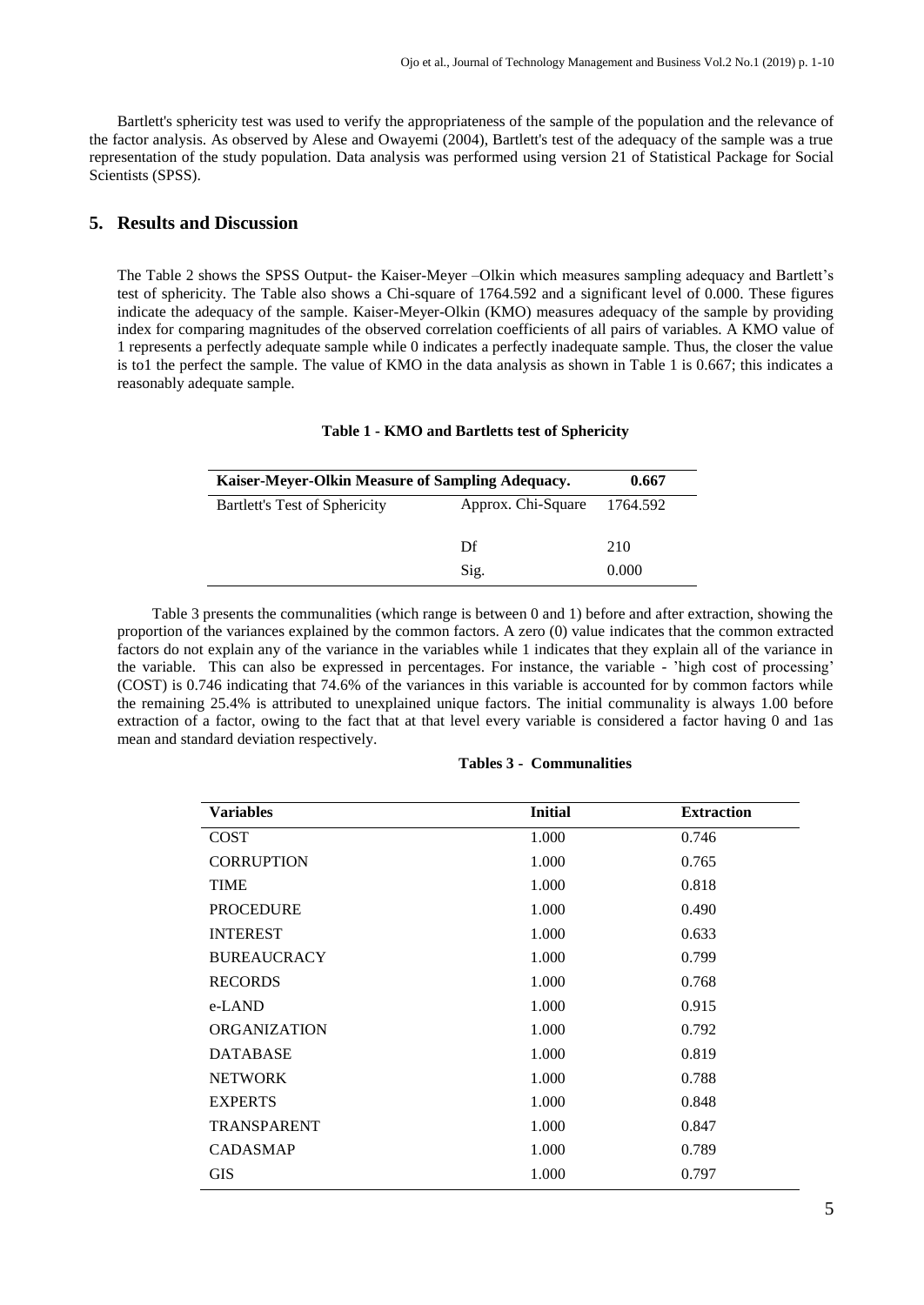| <b>AERIAL</b>         | 1.000 | 0.742 |
|-----------------------|-------|-------|
| <b>AUTOMATION</b>     | 1.000 | 0.763 |
| <b>GRAPHICD</b>       | 1.000 | 0.783 |
| <b>DELAY</b>          | 1.000 | 0.842 |
| <b>MANPOWER</b>       | 1.000 | 0.832 |
| <b>INFRASTRUCTURE</b> | 1.000 | 0.739 |

Extraction Method: Principal Component Analysis.

## **5.1 Factor Extraction**

 Factor extraction by principal component was applied on the 21 variables used in the study and the output is presented in Table 2. The initial component matrix was subjected to rotation in order to refine the loading of each factor. Table 3 presents the initial Eigen values, extracted sum of squared loading and rotation sum of squared loading as the total variance explained. The results as displayed in the table show that the first 6 components accounted for 77.23% of total variance explained while 22.77% of the variance of the variables is explained by external factors that were not considered in the study. The values under the extraction sums of squared loadings is the same as the value under initial Eigen values except that only 6 factors having Eigen-values greater than 1 were retained in the later. This is because these are the factors that their variances explain most of the factors accounted for. Consequently, others are then discarded. Under the sums of rotation of square loads, the eigenvalues of the factors after rotation have the effect of optimizing the structure of factor and the consequence for these data is that the relative importance of the 6 factors is equalized. Prior to rotation, factor 1 had higher variance than the remaining five factors (i.e. 28.29%, 17.28%, 9.97%, 8.60%, 6.86% and 6.22%), however after extraction it accounted for only 17.39%, 14.03%, 13.35%, 11.62%, 10.80% and 10.05% of the variance of the six factors.

| Component                | <b>Initial Eigenvalues</b> |                        |                    |       | <b>Rotation Sums of Squared Loadings</b> |    |              |  |
|--------------------------|----------------------------|------------------------|--------------------|-------|------------------------------------------|----|--------------|--|
|                          | Total                      | of<br>$\%$<br>Variance | Cumulative<br>$\%$ | Total | $\%$<br>Variance                         | of | Cumulative % |  |
| $\mathbf{1}$             | 5.941                      | 28.290                 | 28.290             | 3.651 | 17.388                                   |    | 17.388       |  |
| $\overline{c}$           | 3.630                      | 17.284                 | 45.574             | 2.945 | 14.026                                   |    | 31.414       |  |
| 3                        | 2.094                      | 9.973                  | 55.548             | 2.803 | 13.349                                   |    | 44.763       |  |
| $\overline{\mathcal{A}}$ | 1.807                      | 8.604                  | 64.151             | 2.440 | 11.620                                   |    | 56.384       |  |
| 5                        | 1.441                      | 6.862                  | 71.014             | 2.268 | 10.798                                   |    | 67.182       |  |
| 6                        | 1.306                      | 6.221                  | 77.234             | 2.111 | 10.053                                   |    | 77.234       |  |
| 7                        | .958                       | 4.563                  | 81.798             |       |                                          |    |              |  |
| $8\,$                    | .675                       | 3.212                  | 85.010             |       |                                          |    |              |  |
| 9                        | .592                       | 2.818                  | 87.828             |       |                                          |    |              |  |
| 10                       | .528                       | 2.513                  | 90.341             |       |                                          |    |              |  |
| 11                       | .489                       | 2.329                  | 92.670             |       |                                          |    |              |  |
| 12                       | .354                       | 1.684                  | 94.354             |       |                                          |    |              |  |
| 13                       | .259                       | 1.234                  | 95.588             |       |                                          |    |              |  |
| 14                       | .191                       | .911                   | 96.499             |       |                                          |    |              |  |
| 15                       | .156                       | .741                   | 97.239             |       |                                          |    |              |  |
| 16                       | .134                       | .640                   | 97.879             |       |                                          |    |              |  |
| 17                       | .116                       | .553                   | 98.432             |       |                                          |    |              |  |
| 18                       | .107                       | .511                   | 98.943             |       |                                          |    |              |  |
| 19                       | .088                       | .421                   | 99.364             |       |                                          |    |              |  |
| 20                       | .077                       | .369                   | 99.733             |       |                                          |    |              |  |
| 21                       | .056                       | .267                   | 100.000            |       |                                          |    |              |  |

**Table 3 - Total Variance Explained**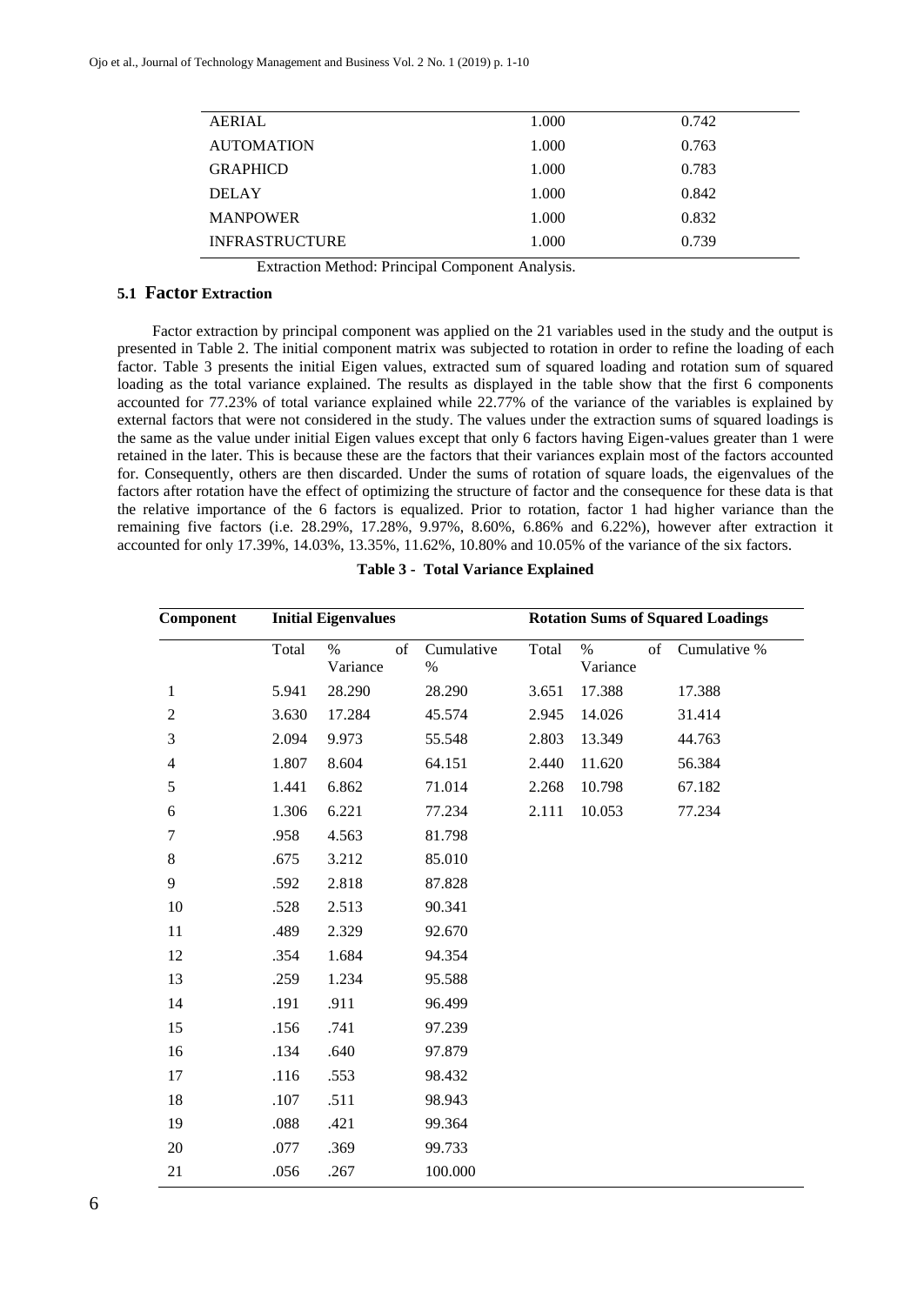#### Extraction Method: Principal Component Analysis.

Abdi, (2003) noted that rotation of factors can be orthogonal or oblique. While orthogonal rotation assumes that there are no correlation among the factors, oblique rotation on the other hand allows some minor correlations among them. Varimax, equamax, promax, direct oblimin and as means of conducting factor rotation were explored. However, the study adopted Varimax which is a type of orthogonal factor rotation method because it has more meaningful loadings results and converges after a least of ten iterations. Furthermore, all factor loadings that were less than 0.4 were suppressed. The suppression of loading less than 0.4 also make interpretation considerably easier. The varimax rotated component matrix is shown in Table 4.

| Variables Used in      |       |              | Component |       |       |       |
|------------------------|-------|--------------|-----------|-------|-------|-------|
| <b>Factor Analysis</b> | 1     | $\mathbf{2}$ | 3         | 4     | 5     | 6     |
| <b>DELAY</b>           | 0.897 |              |           |       |       |       |
| <b>TIME</b>            | 0.873 |              |           |       |       |       |
| <b>COST</b>            | 0.803 |              |           |       |       |       |
| <b>CORRUPTION</b>      | 0.761 |              |           |       |       |       |
| <b>PROCEDURE</b>       | 0.610 |              |           |       |       |       |
| <b>RECORDS</b>         |       | 0.827        |           |       |       |       |
| <b>AERIAL</b>          |       | 0.751        |           |       |       |       |
| <b>BUREAUCRACY</b>     |       | 0.697        |           |       |       |       |
| <b>ORGANIZATION</b>    |       | 0.669        |           |       | 0.504 |       |
| <b>GRAPHICD</b>        |       |              | 0.870     |       |       |       |
| <b>DATABASE</b>        |       |              | 0.789     |       |       |       |
| <b>INTEREST</b>        |       |              | 0.634     |       |       |       |
| <b>AUTOMATION</b>      |       |              | 0.609     |       |       |       |
| <b>INFRASTRUCTURE</b>  |       |              |           | 0.844 |       |       |
| <b>GIS</b>             |       |              |           | 0.640 |       |       |
| <b>CADASMAP</b>        |       |              |           | 0.639 |       |       |
| <b>MANPOWER</b>        |       |              |           | 0.554 |       |       |
| <b>NETWORK</b>         |       |              |           |       | 0.833 |       |
| <b>EXPERT</b>          |       |              |           |       |       | 0.882 |
| e-LAND                 |       |              |           |       |       | 0.713 |
| TRANSPARENT            |       |              |           |       | 0.564 | 0.623 |

## **Table 4 - Rotated Component Matrix Varimax**

Extraction Method: Principal Component Analysis.

Rotation Method: Varimax with Kaiser Normalization.

a Rotation converged in 10 iterations.

The numbers of retained factors were based on Tucker & MacCallum (1993) which specified factors to be considered should be such that have their loading not less than 0.4 in absolute term and their percentage of variance more than 1. Consequently, Table 4 presents a total of six (6) factors extracted and summarized as follows:

## **Factor 1: Time involved in achieving land title registration**

| (a) Prolong and delayed process  | (0.897) |
|----------------------------------|---------|
| (b) Time taken too long          | (0.873) |
| (c) High cost of processing      | (0.803) |
| (d) Prone to official corruption | (0.761) |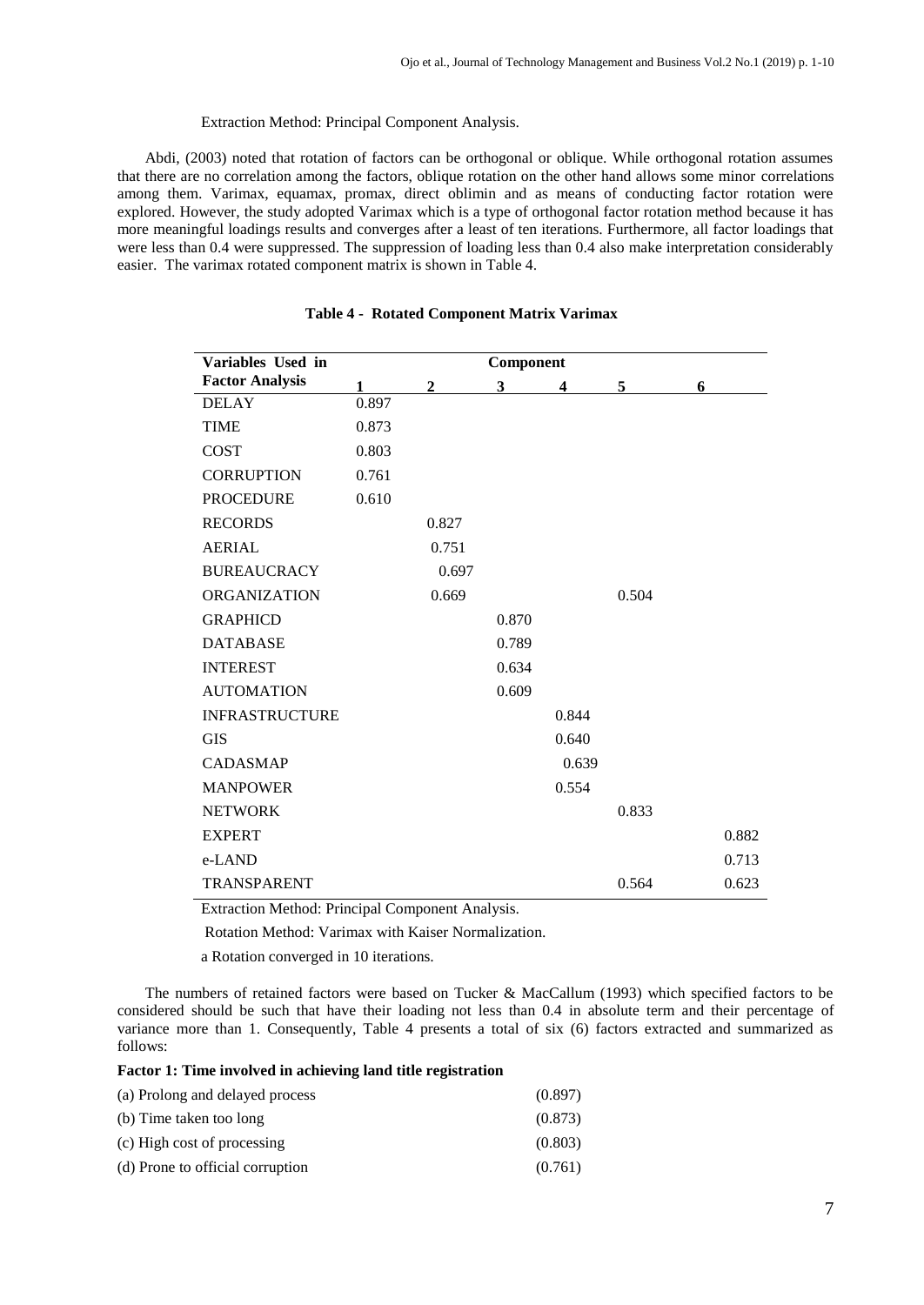| (e) Cumbersome procedures                                 | (0.610) |
|-----------------------------------------------------------|---------|
| <b>Factor 2: Inappropriate organization structure</b>     |         |
| (a) Lack of proper record keeping                         | (0.827) |
| (b) Unreliable topo- maps and outdated aerial photographs | (0.751) |
| (c) Bureaucratic delay                                    | (0.697) |
| (d) Defective organizational approach                     | (0.669) |
| <b>Factor 3: Obsolete/ Archaic process</b>                |         |
| (a) Non provision of textual and graphic data on land     | (0.870) |
| (b) Lack of establishment of geo-spatial data base        | (0.789) |
| (c) Lost of interest by the owner                         | (0.634) |
| (e) Lack of automation of process                         | (0.609) |
| <b>Factor 4: Absence of modern facilities</b>             |         |
| (a) Inadequate physical infrastructure                    | (0.844) |
| (b) Non utilization of satellite imagery and GIS          | (0.640) |
| (c) Inadequate cadastral coverage and outdated maps       | (0.639) |
| (e) Shortage of training and manpower                     | (0.554) |
| Factor 5: Defective organizational Structure              |         |
| (a) Lack of networking and logistics                      | (0.833) |
| (b) Lack of transparency in working process               | (0.567) |
| (c) Defective organizational approach                     | (0.504) |
| Factor 6: Inadequate Human capital                        |         |
| (a) Insufficient technical expertise in ICT               | (0.833) |
| (b) Lack of e-Land transaction process                    | (0.713) |
| (c) Lack of transparency in working process               | (0.623) |
| (d) Shortage of training and manpower                     | (0.528) |

#### **6. Conclusion and Recommendations**

The study revealed that only 6 components accounted for 77.23% of the total variance explained and remaining 22.77% constituted other extraneous factor. Varimax rotation was employed which converged in 10 iterations. A total of six (6) factors were extracted which were grouped and summarized under the following factor headings:

- Factor 1: Time involved in achieving land title registration
- Factor 2: Inappropriate organization structure
- Factor 3: Obsolete/ Archaic process
- Factor 4: Absence of modern facilities
- Factor 5: Defective organizational Structure
- Factor 6: Inadequate Human capital

The factor analysis grouped the major constraints into six components factor. There is the need to study these factors and profound solution to the identified constraints. The Akure land registry can be made more effective, efficient and respond to modern ways of doing business by addressing each of the identified factor component revealed by the study. Emphasis now should be on how to improve on systematic approach to land data determination, recording and dissemination. The following are the recommendations put forward in this study.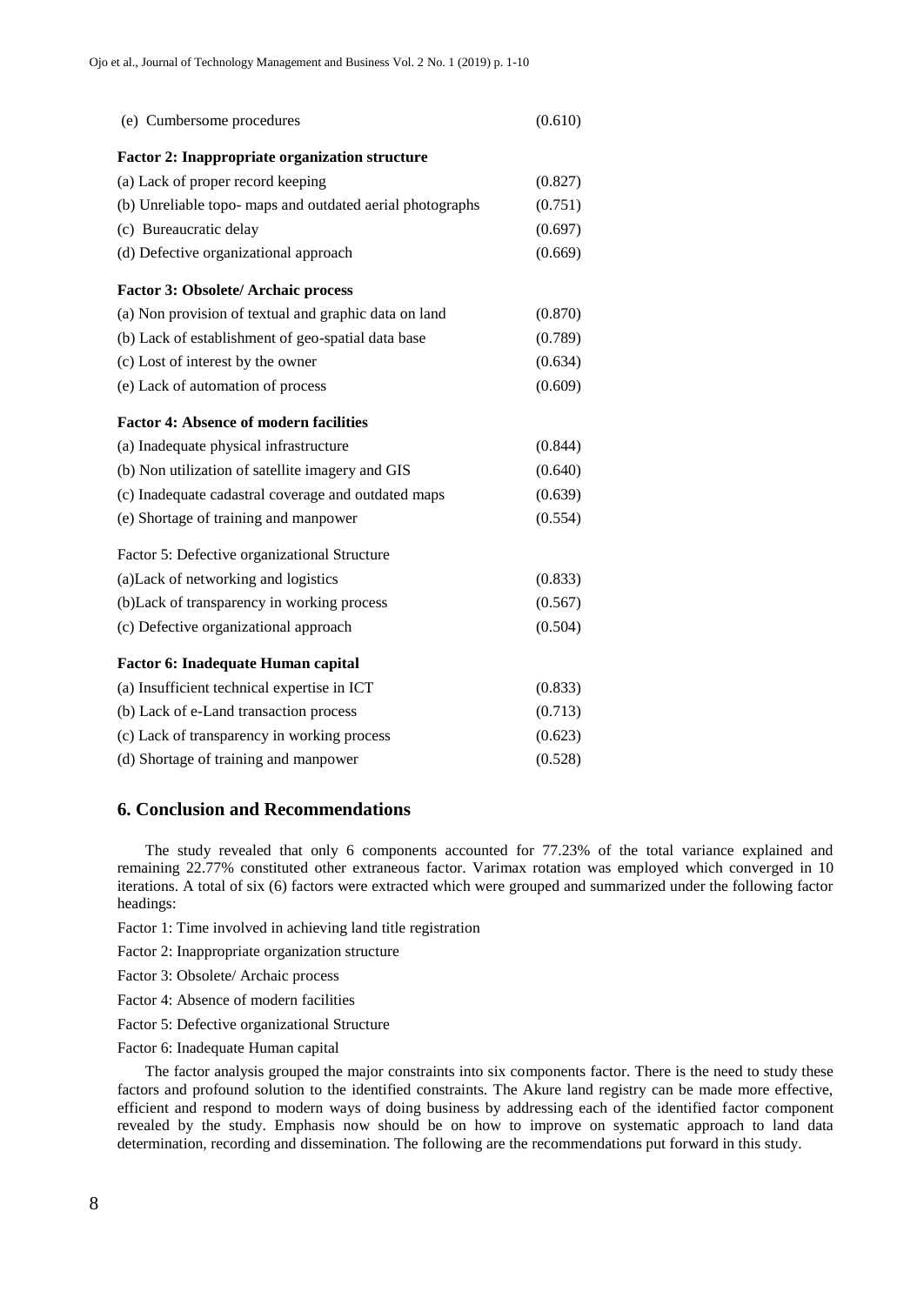- Introduction of Geographic Information System and Land Information System into property right registration process to make it more secure. It has the capability of holding cartographic information that facilitate capturing, retrieval and querying of information and produce tools for different analysis.
- There must be inter-ministry collaboration through internet connectivity and working process synergy.
- New skill and training that enhance human resources development must be pursued as well as the needed political will to enforce it
- There is need for more transparency in land governance
- The procedures for determining, recording and disseminating information on land matter should be standardized.
- Corruption in land registration process must be brought to the barest minimum. Corruption is defined by UN/Habitat, 2014 as "the misuse of office for private gain"
- Technically, there is the need for procurement of physical equipment such as computers, Geographical Positioning Systems (GPS) receivers, software, and highly trained technical personnel in database computerization management, computer networking, cartographers and LIS/GIS specialists

## **Reference**

Abdi, H (2003). Factor Rotations in Factor Analysis. In M. leulis- Beck, A. Bryman, & T. Futing (Eds.). Encyclopedia for Research Methods for Social Sciences Thousand Oaks (CA): sage, 792-795.

Alese, B.K & Owayemi, S.O. (2004). Factor Analytic Approach to Internet Usage in South Western Nigeria. Journal of Information Technology Impact, 4(3): 171-188.

Deininger, K (2003). Land Policies for Growth and Poverty Reduction, a World Bank Policy Research Report. Washington DC and Oxford, World Bank and Oxford University Press. [http://web.worldbank.org/external/default/main?menuPK=477769&pagePK=64168092&piPK=64168088&theSitePK=](http://web.worldbank.org/external/default/main?menuPK=477769&pagePK=64168092&piPK=64168088&theSitePK=477757) [477757](http://web.worldbank.org/external/default/main?menuPK=477769&pagePK=64168092&piPK=64168088&theSitePK=477757)

FAO (2006). Agrarian Reform, Land Policies and the Millennium Development Goals: FAO's Interventions and the Lessons Learned During the Past Decade. 24th Regional Conference for Africa, Bamako, 30 January – 3 February 2006[. http://www.fao.org/docrep/meeting/011/j8238e/j8238e07.htm](http://www.fao.org/docrep/meeting/011/j8238e/j8238e07.htm)

FIG (2007). Article of the month, March 2007 - Corruption and Land Administration by Van derMolen,P.&Tuladhar, [http://www.fig.net/pub/monthly\\_articles/march\\_2007/march\\_2007\\_vandermolen\\_tuladhar.html](http://www.fig.net/pub/monthly_articles/march_2007/march_2007_vandermolen_tuladhar.html)

International Land Coalition (2007). Why Land? Rome. http://www.landcoalition.org/aboutus/whyland.htm

Mabogunje, A.L. (2006). Land Registration is a Critical Element in Creating Real Estate Market. NIESV News Letter, March  $3<sup>rd</sup>$ , 1-4.

Mathieu, P. (2006). FAO'S Approach and Principles in Working on Land Tenure Issues. Paper for Conference on Land, Property, Social Justice and Development, Institute for Social Studies, The Hague, 9-14 January, 2006.

National Population Commission (2006). Nigeria Population Census Report, NPC Abuja.

Olorunleke, G.K. (2006). Managing Customer for Brand Equity in Carbonated Soft Drink Market in Nigeria: A Case Study of Pepsi. Unpublished Doctoral Dissertation, Dept. of Business Administration, University of Ilorin, Nigeria.

Omirin, M.M. (2009).' Repositioning Land Titling for Societal wealth Creation'. Paper Presented at the Continuing Professional Development Programme of the Ondo State Chapter of the Nigerian Institution of Estate surveyors and Valuers held at Solton Hotel, Ijapo Estate, Akure on Thursday 10<sup>th</sup>, December.

Oxfam, G.B. (2007). Key Principle on Land Rights', Land Rights in Africa. Oxford. http: //www.oxfam.org.uk/what\_we\_do/issues/livelihood/land rights/key-principles.htm

Payne, G (2002). ″Introduction″ in G. Payne (Ed.) Land, Rights and Innovation: Improving Tenure Security for the Urban Poor, ITDG, London